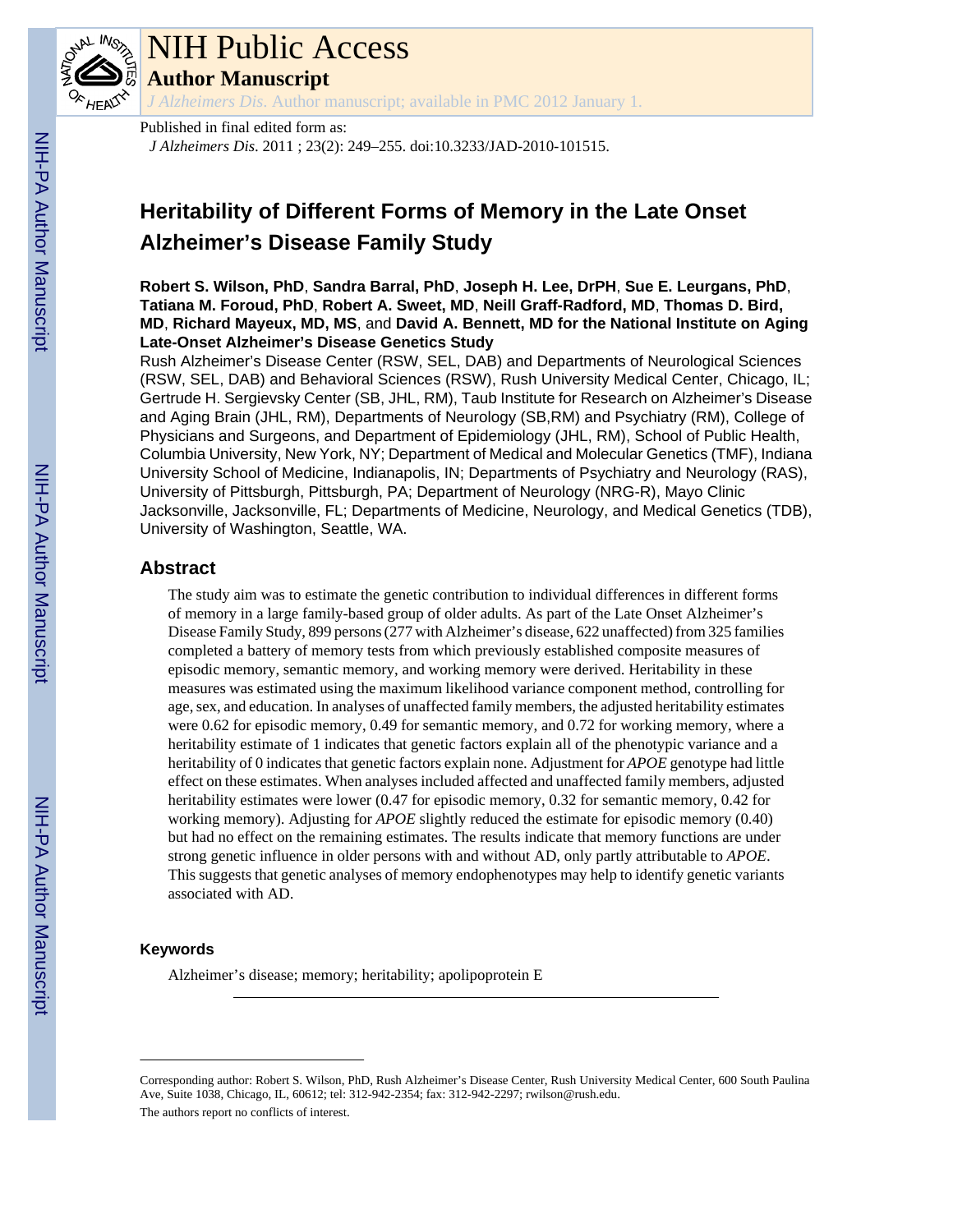### **INTRODUCTION**

Alzheimer's disease (AD) is a common and devastating illness. With the aging of the U.S. population in the coming decades, the prevalence of this disease and its burden on public health are projected to markedly increase underscoring the need to develop new strategies for disease prevention [1,2]. Although the genetic contribution to AD is thought to be substantial, to date relatively few genetic variants associated with the disease have been identified and subsequently replicated in independent samples [3]. To enhance the power to detect new genes for AD, one strategy is to examine quantitative intermediate disease characteristics (i.e., endophenotypes) rather than the syndrome as a whole. There are several advantages to this approach. A quantitative endophenotype may be under greater genetic control as compared to a disease based outcome. A quantitative endophenotype such as memory function can be measured with greater precision than a dichotomous disease outcome [4, 5]. Finally, there is extensive variation in memory functioning even among individuals who do not have AD, allowing for a greater range of phenotypic variability within our sample of individuals with and without AD.

In the present study, we use data from the National Institute on Aging Late Onset Alzheimer's Disease (LOAD) Family Study [6–8] to estimate the genetic contribution to different forms of memory. An advantage of this sample is that it includes not only individuals with AD but also their biologically related family members who are not demented. This allowed us to estimate heritability with and without inclusion of affected individuals. We also examined the effect of controlling for APOE genotype on the estimated heritability of the memory endophenotypes.

# **MATERIALS AND METHODS**

#### **Participants**

As previously reported [6–8], many index cases were recruited through one of the federally funded Alzheimer's disease research centers. Each center also recruited unrelated control subjects. An eligible family was required to have at least 3 biologically related members, at least two with AD diagnosed after age 60 and at least one unaffected relative. All three were required to provide clinical data and a biological sample for DNA extraction and genotyping. After the eligibility of a family group was established, additional family members were encouraged to participate. Informed consent was obtained from the participant or from a proxy if the participant lacked the capacity to consent. The study was approved by the Institutional Review Board of each participating center.

At the time of these analyses, 899 participants from 325 families had completed the initial evaluation which included cognitive testing. They had a mean age of  $64.8$  (SD = 11.1) and a mean of 14.2 years of education (SD = 2.9); 64.8% were women. The *APOE* allele frequencies were 0.027 for the  $\varepsilon$ 2 allele, 0.613 for  $\varepsilon$ 3, and 0.360 for  $\varepsilon$ 4.

#### **Clinical Evaluation**

Data on demographic variables, diagnosis of dementia and AD, and medical history were obtained from each participant or an informant. Clinical classification of dementia and AD were based on the guidelines of the joint working group of the National Institute of Neurological and Communicative Disorders and Stroke/Alzheimer's Disease and Related Disorders Association. These require a history of cognitive decline and impairment in at least 2 cognitive domains, one of which must be memory to meet AD criteria [9]. In a subset of persons who could not be directly examined, clinical classification was based on a detailed review of medical records.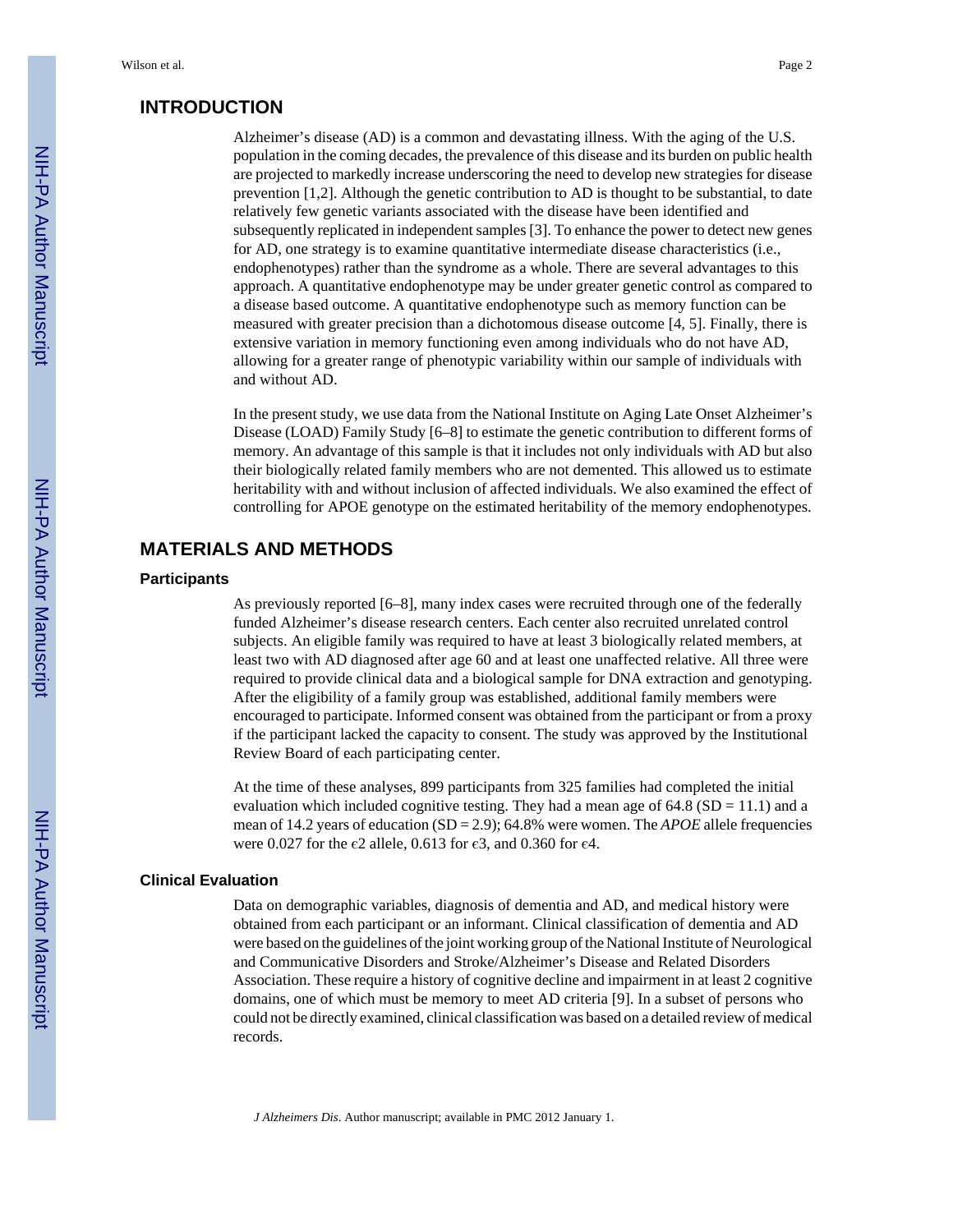Genotyping of *APOE* polymorphisms (based on SNPs rs7412 and rs429358) was done at Prevention Genetics ([www.preventiongenetics.com](http://www.preventiongenetics.com)) in array tape using allele-specific PCR with universal molecular beacons as previously reported [7]. DNA sequencing of positive control DNA samples was completed to assure correct assignment of alleles.

#### **Assessment of Memory Functions**

Memory functions were measured with a battery of 7 brief tests [6, 10]. Working memory was assessed with Digit Span Forward and Digit Span Backward [11], and Digit Ordering [12]. Two measures of episodic memory were included: immediate and delayed recall of story A from the Wechsler Memory Scale-Revised [11]. Semantic memory was assessed by asking persons to name members of two semantic categories (Animals, Vegetables) in separate 1-min trials [10, 12, 13]. In previous research, these tests have been shown to have adequate reliability [11, 14, 15]. Further, change in performance on these measures has been associated with *APOE* genotype, and level of performance proximate to death has been associated with level of AD pathology on postmortem examination [10]. Administration of the test battery requires 10–15 min and can be done in person or by telephone.

The test battery was administered by multiple research assistants at the 18 participating centers. To maximize uniformity of test administration and scoring, each research assistant underwent a structured 4-step program of training and certification coordinated by Rush Alzheimer's Disease Center personnel, as previously described [7]. Test administrators were recertified at 12 month intervals.

To minimize floor and ceiling artefacts and other forms of measurement error, composite memory measures were used in analyses. Based in part on a previous factor analysis [7], individual tests were grouped into 3 domains: working memory (based on 3 test measures), episodic memory (2 test measures), and semantic memory (2 test measures). Raw scores on individual tests were converted to z scores, using the mean and SD of all study participants, and z scores of tests in a given domain were averaged to yield the composite score, as previously described [7].

#### **Data Analysis**

We used the Sequential Oligogenic Linkage Analysis Routines (SOLAR) package [16] to construct a variance components model for estimating the heritability of the composite memory scores. The aim was to determine the contribution of genetic and environmental factors to variation in memory performance. In this approach, the phenotypic variance is partitioned into additive genetic  $\sigma_G^2$  and residual environmental ( $\sigma_E^2$ ) components. The environmental variance is the mean residual variance not accounted for by additive genetic factors or covariates. Heritability was estimated as the ratio of the additive genetic variance to the sum of the additive genetic and environmental variance: h<sup>2</sup> = (additive)  $\sigma$ <sub>G</sub><sup>2</sup> / ( $\sigma$ <sub>G</sub><sup>2</sup>+  $\sigma$ <sub>E</sub><sup>2</sup>). Because the residual environmental variance absorbs non-additive genetic effects, such as interactions between alleles within loci (dominance effects), interactions between alleles at different loci (epistatic effects), and effects due to gene-environment interactions, this approach will generally underestimate the role of genetics in the determination of a trait.

Heritability ranges from 0 to 1, where 1 indicates total genetic influence and 0 indicates no genetic influence. Whenever the distribution of the individual cognitive scores did not conform to the multivariate normal distribution assumed by the variance component method, we used an inverse normal transformation of the variable, as implemented in SOLAR. A family was included in analyses if it included at least one sib pair or one avuncular pair. The variance components approach uses relatedness between all pairs of relatives in the data set to estimate heritability. We used allele-sharing measures to estimate relatedness between pairs of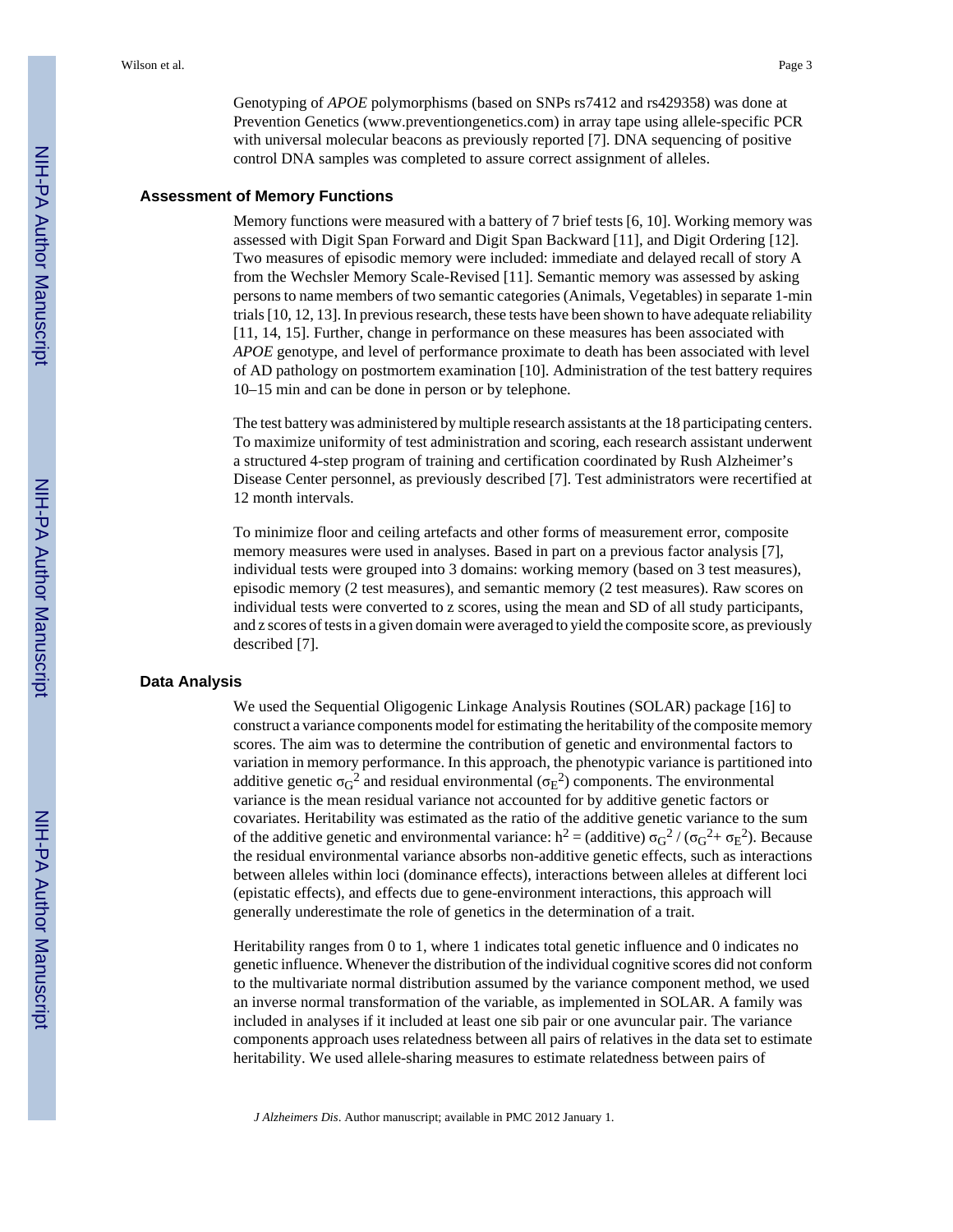individuals and the proportion of identity by state shared alleles as a metric of relatedness. Thus, more closely related pairs will share more alleles identical by state as compared with more distantly related pairs. In this approach, a kinship matrix is derived from pedigree data, simultaneously using all possible biological relationships to dissect the genetic architecture of a quantitative trait.

Initial analyses were conducted using only unaffected family members, first controlling for age, sex, and education and then again after controlling for these variables and number of APOE є4 alleles. We then conducted analyses using all family members controlling for age, sex, education, and AD diagnosis in an initial series of analyses and then repeating the analyses with an additional term number of *APOE* є4 alleles.

# **RESULTS**

Of 899 participants, 277 had AD and 622 were unaffected. As shown in Table 1, 62% of those with AD came from families with at least 2 affected members in these analyses and 16% came from families with 3 or more affected persons. Individuals with AD were older than unaffected persons (76.1 [SD=7.5] vs. 64.8 [SD= 11.1]), less educated (13.3 [SD=3.1] vs 14.3 [SD=2.8]), and more likely to possess at least one copy of the *APOE* є4 allele (68.1% vs 54.1%).

As shown in Table 2, there was wide variability in memory performance. In unaffected family members, better performance on the composite measures was associated with younger age (r  $= -0.33$  for episodic memory, r =  $-0.40$  for semantic memory, r =  $-0.19$  for working memory, all  $p < .001$ ) and more education ( $r = .28$  for episodic memory,  $r = .35$  for semantic memory,  $r = .$ 33 for working memory, all  $p < .001$ ). The correlations between the composite memory measures were moderate in unaffected subjects  $(r = .44$  for episodic-semantic,  $r = .28$  episodicworking,  $r = .34$  for semantic–working, all  $p < .001$ ) and much larger in all family members (r  $=$  .79 for episodic-semantic, r = .65 for episodic-working, r = .73 for semantic-working, all p<. 001). As expected, memory performance in those with AD (episodic memory mean  $= -1.14$ )  $[SD = 0.38]$ ; semantic memory mean = −1.05  $[SD = 0.62]$ ; working memory mean = −0.86  $[SD = 0.87]$  was substantially lower than performance in unaffected persons.

#### **Heritability Estimates in Unaffected Family Members**

The initial analyses were restricted to unaffected family members. The heritability estimates were high for all three memory measures adjusting for age, sex, and education. As shown for model A in Table 3, the estimates were 0.62 for episodic memory, 0.49 for semantic memory, and 0.72 for working memory. Because inheritance of one or more copies of the *APOE* є4 allele is a well established risk factor for late life dementia and cognitive decline, we repeated each model adjusting for number of є4 alleles. In these analyses (Table 3, Model B), the residual estimated heritability of each memory measure was nearly identical to the original model, suggesting that *APOE* genotype does not strongly contribute to the heritability of the memory scores among unaffected family members.

#### **Heritability Estimates Using All Family Members**

We next repeated the above analyses including the AD cases in the models. In these analyses, the adjusted heritability estimates of all three measures were lower than the estimates based on unaffected members only, ranging from .32 to .49 (Table 3, Model C). In analyses controlling for *APOE* genotype, the residual heritability estimate for the episodic memory measure was reduced from .49 to .40, but the estimates for the semantic and working memory measures were unchanged (Table 3, Model D) suggesting that the heritability estimates for the memory scores among all family members did not strongly depend on APOE genotype.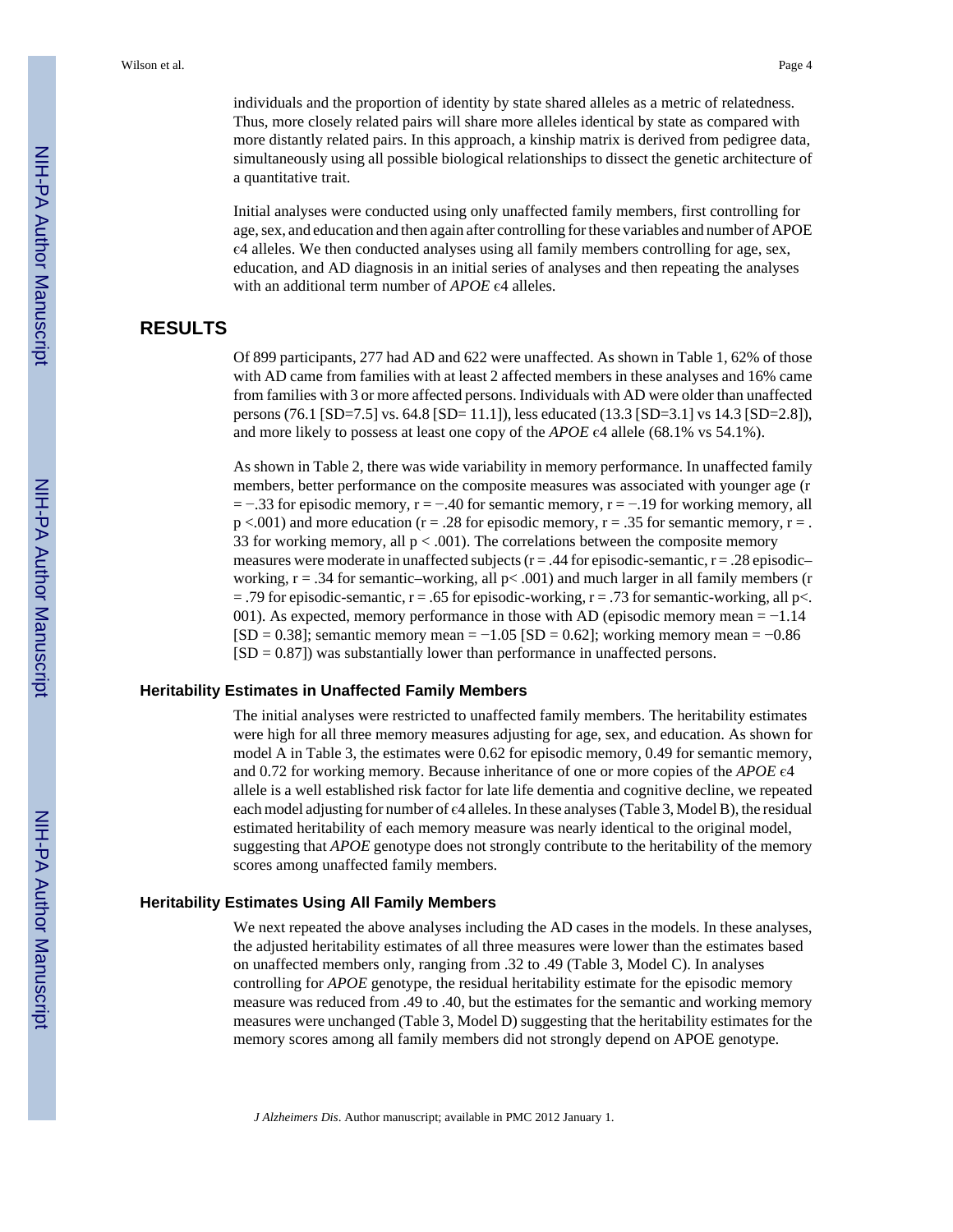#### **DISCUSSION**

In this study of familial AD, about 900 older adults from more than 300 families completed brief tests of episodic, semantic, and working memory. In each domain of memory functioning, much of the variability in performance was genetically influenced. The results indicate that quantitative measures of memory should be useful phenotypes to identify genetic variants associated with AD.

Knowledge about the heritability of memory in old age is based primarily on twin studies. In these studies, estimates of the heritability of episodic memory measures based on recall of stories or word lists have, with some exceptions [17], been in the .4 to .6 range [18–21]. By comparison, the heritability of summary measures of a word recall test ranged from .3 to .4 in older unaffected Caribbean Hispanic individual from families with multiple members with AD [22]. The heritability of category fluency tests like those used in the present study to assess semantic memory was estimated to be nearly .4 in older Danish twins [20] and more than .5 in older Italian twins [21]. Comparable estimates of between .3 and .6 have been reported for letter fluency tasks [21, 23]. The heritability of both category fluency and letter fluency was lower in the Caribbean Hispanic familial AD cohort, however, being about .2 and .3, respectively [22]. The heritability of digit span tasks similar to those used in the present study was about .3 in older Danish twins and in older Swedish twins, and about .5 in older twins from the United States [20, 24]. Comparable estimates have been reported for younger twins for digit span and more experimental working memory tasks [25, 26]. Overall, therefore, the heritability estimates for the episodic and semantic memory measures in the present study were comparable to estimates for similar measures from twin studies and somewhat higher than estimates from a previous study of familial AD. The heritability of the working memory measure in the present study was higher than previous estimates. The rigorous performancebased training and certification of cognitive examiners and the use of composite cognitive outcomes are likely to have reduced measurement error and may thereby have contributed to the relatively high estimates of heritability in the present study. The reason for the particularly high level of heritability for the working memory measure is uncertain. It suggests that genes related to working memory may also be related to risk of developing AD.

Inheritance of at least one copy of the *APOE* є4 allele has been associated with cognitive decline in old age, particularly in episodic memory  $[27, 28]$ . In this study, adjustment for the  $\epsilon$ 4 allele had little effect on the estimated heritability of semantic memory or working memory, whereas the heritability of episodic memory was slightly reduced, indicating that some of the estimated heritability of episodic memory was due to APOE  $\epsilon$ 4 alleles. Nevertheless, even after accounting for APOE  $\epsilon$ 4, the remaining heritability of episodic memory was still relatively high and the reduction only occurred when affected individuals were included in the analysis. These results are consistent with previous research and suggest that memory functioning in familial AD is under strong genetic influence that is only partly attributable to *APOE* genotype [22].

One potential source of variability in estimates of the heritability of memory function in old age is whether persons with clinically manifest dementia are included in analyses. Some studies have confronted this issue by excluding persons with dementia or severe cognitive impairment whereas other studies have conducted analyses with and without such individuals [17, 19]. In studies of the latter type, excluding those with dementia or cognitive impairment resulted in slightly lower estimates of the heritability of measures of memory and cognition [20, 22]. In the present study, excluding affected family members increased heritability estimates somewhat in each domain of memory function. The reasons for this effect are uncertain. It may be that the tests measure memory with more error in affected than unaffected persons. Consistent with this idea, many episodic memory scores in the AD group were at or near the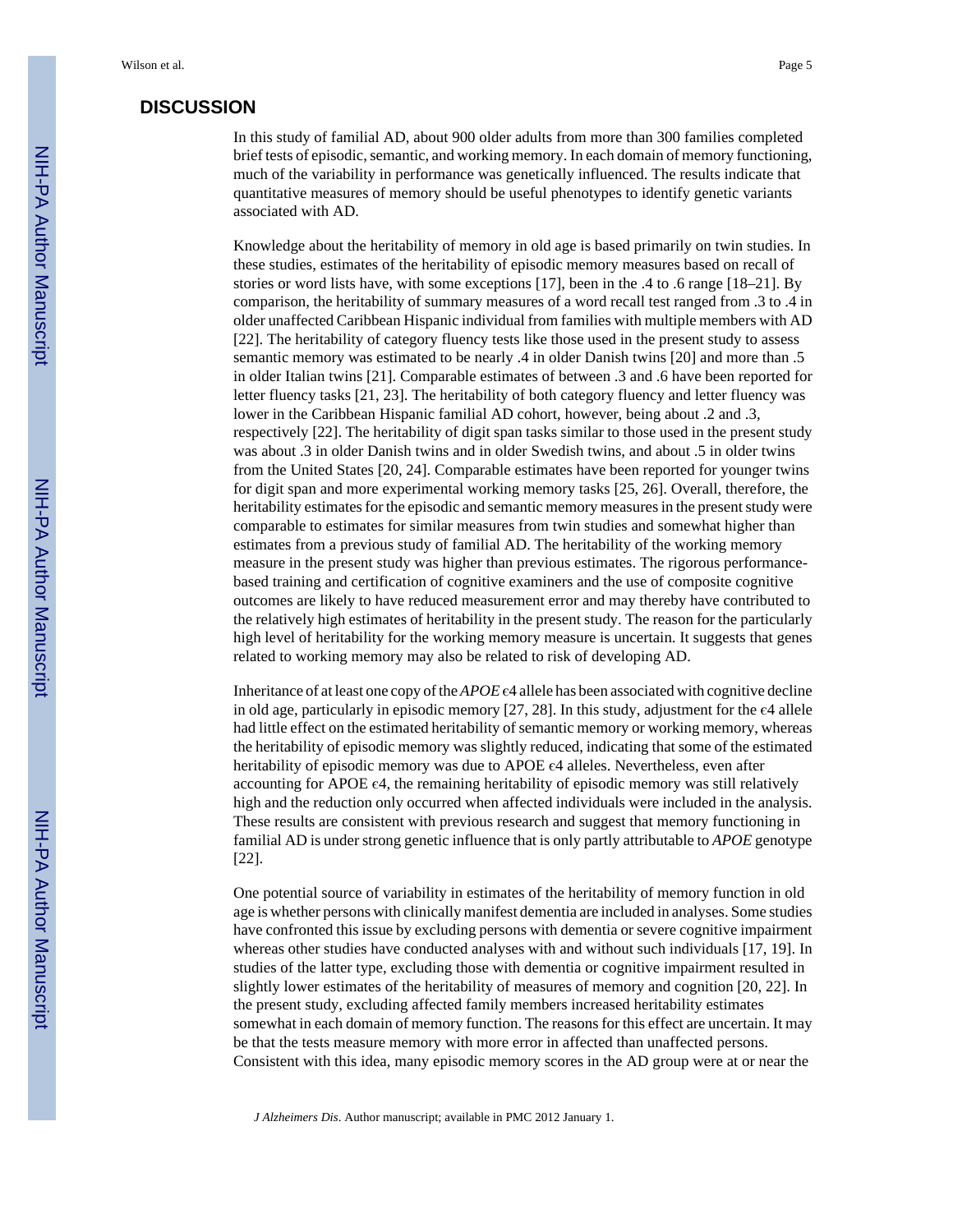floor [7]. Further, in a progressive disorder such as AD, level of memory performance at a single point in time is an imperfect indicator of how rapidly memory is declining [29], the principal clinical manifestation of the disease. Overall, these data suggest that estimates of the heritability of memory and cognitive abilities in old age do not strongly depend on the presence of dementia in the cohort.

The majority of studies seeking to identify genetic variation responsible for AD have been case-control studies comparing persons with AD to those without dementia. However, this approach has limitations. In particular, the dichotomous system used to classify persons as having AD obscures the fact that the disease does not neatly fall into distinct categories as AD develops slowly over many months or years. As loss of episodic memory and other cognitive abilities are the principal clinical manifestations of AD, it is likely that more power could be gained by examining cognition as a quantitative intermediate phenotype [4,5]. For example, several studies suggest that the relation of *APOE* to change in episodic memory is stronger than its association with clinical AD [5,28]. The NIA-LOAD Family Study is currently collecting longitudinal cognitive data. There are other intermediate phenotypes that could be targeted by this strategy for gene discovery such as psychotic features [8,30] and neuropathologic indices [31]. These data too are currently being collected on NIA-LOAD Family Study participants.

# **Acknowledgments**

The authors acknowledge the support and guidance of Creighton H. Phelps, Marcelle Morrison- Bogorad and Marilyn Miller from the National Institute on Aging. The authors acknowledge Susan LaRusse Eckert and Stephanie Doan (Columbia University) and Michele Goodman and Kelley Faber (Indiana University) for the efforts in coordinating the project across the United States.

Support for the project was provided by federal grants from the National Institutes of Health/National Institute on Aging: U24AG26396 (Late Onset Alzheimer's Disease Genetic Initiative); U24AG021886 (National Cell Repository for Alzheimer's Disease); R01AG17917 (Rush Memory and Aging Project); P50AG8702 (Columbia University); P30AG10161 (Rush University Medical Center); P30AG013846 (Boston University); P30AG028377 (Duke University); P30AG010133 (Indiana University); P50AG05134 (Massachusetts General Hospital); P50AG016574 (Mayo Clinic Rochester & Jacksonville); P50AG05138 (Mount Sinai School of Medicine); P30AG013854 (Northwestern University Medical School); P30AG08017 (Oregon Health and Science University); P50AG016582 (University of Alabama at Birmingham); P50AG016570 (David Geffen School of Medicine, University of California at Los Angeles); P30AG028383 (University of Kentucky); P30AG010124 (University of Pennsylvania); P50AG005133 (University of Pittsburgh); R01AG027224 (University of Pittsburgh); P50AG05142 (University of Southern California); P30AG012300 (University of Texas Southwestern Medical Center at Dallas); P50AG05136 (University of Washington); P50AG05681 (Washington University School of Medicine). The sponsors had no role in the design and conduct of the study; in the collection, management, analysis, or interpretation of the data; or in the preparation, review, or approval of the manuscript.

# **REFERENCES**

- 1. Brookmeyer R, Gray S, Kawas C. Projections of Alzheimer's disease in the United States and the public health impact of delaying disease onset. Am J Pub Health. 1998; 88:1337–1342. [PubMed: 9736873]
- 2. Sloane PD, Zimmerman S, Suchindran C, Reed P, Wang L, Boustani M, Sudha S. The public health impact of Alzheimer's disease, 2000–2050: potential implications of treatment advances. Ann Rev Pub Health. 2002; 23:213–231. [PubMed: 11910061]
- 3. Bertram L, Tanzi RE. Thirty years of Alzheimer's disease genetics: the implications of systematic meta-analyses. Nat Rev Neurosci. 2008; 9:768–778. [PubMed: 18802446]
- 4. Wright AF. Neurogenetics II: complex disorders. J Neurol Neurosurg Psychiatry. 2005; 76:623–631. [PubMed: 15834017]
- 5. McQueen MB, Bertram L, Lange C, Becker KD, Albert MS, Tanzi RE, Blacker D. Exploring candidate gene associations with neuropsychological performance. Am J Med Genet B Neuropsychiatr Genet. 2007; 144B:987–991. [PubMed: 17579348]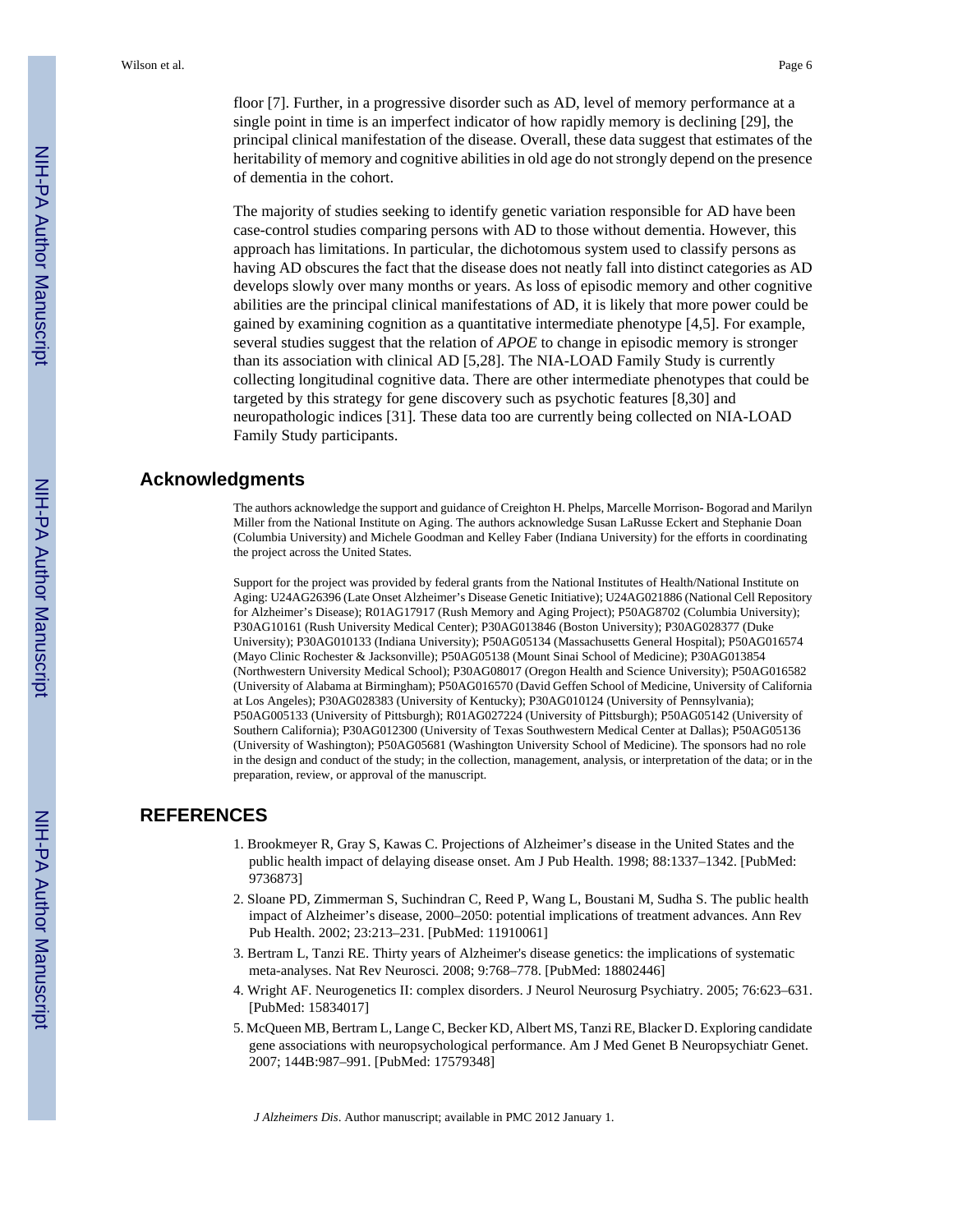- 6. Lee JH, Cheng R, Graff-Radford N, Foroud T, Mayeux R. National Institute on Aging Late-Onset Alzheimer's Disease Family Study Group. Analyses of the National Institute on Aging Late-Onset Alzheimer's Disease Family Study: implication of additional loci. Arch Neurol. 2008; 65:1518–1526. [PubMed: 19001172]
- 7. Wilson RS, Leurgans SE, Foroud TM, Sweet RA, Graff-Radford N, Mayeux R, Bennett DA. National Institute on Aging Late-Onset Alzheimer's Disease Family Study Group. Assessment of cognitive function in the Late Onset Alzheimer's Disease Family Study. Arch Neurol. 2010; 67:855–861. [PubMed: 20625093]
- 8. Sweet RA, Bennett DA, Graff-Radford NR, Mayeux R. National Institute on Aging Late-Onset Alzheimer's Disease Family Study Group. Assessment and familial aggregation of psychosis in Alzheimer's disease from the National Institute on Aging Late Onset Alzheimer's Disease Family Study. 2010; 133:1155–1162.
- 9. McKhann G, Drachman D, Folstein M, Katzman R, Price D, Stadlan E. Clinical diagnosis of Alzheimer's disease: report of the NINCDS/ADRDA work group under the auspices of Department of Health and Human Services Task Force on Alzheimer's Disease. Neurology. 1984; 34:939–944. [PubMed: 6610841]
- 10. Wilson RS, Bennett DA. Assessment of cognitive decline in old age with brief tests amenable to telephone administration. Neuroepidemiol. 2005; 25:19–25.
- 11. Wechsler, D. Wechsler Memory Scale-Revised Manual. San Antonio: Psychological Corporation; 1987.
- 12. Wilson RS, Beckett LA, Barnes LL, Schneider JA, Bach J, Evans DA, Bennett DA. Individual differences in rates of change in cognitive abilities of older persons. Psychol Aging. 2002; 174:179– 193. [PubMed: 12061405]
- 13. Welsh K, Butters NC, Mohs RC, Beekly D, Edland S, Fillenbaum G, Heyman A. The Consortium to Establish a Registry for Alzheimer's Disease (CERAD).V. a normative study of the neuropsychological battery. Neurology. 1994; 44:609–614. [PubMed: 8164812]
- 14. Werheid K, Hoppe C, Thone A, Muller U, Mungersdorf M, von Cramon DY. The Adaptive Digit Odering Test: clinical application, reliability, and validity of a verbal working memory test. Arch Clin Neuropsychol. 2002; 17:547–565. [PubMed: 14591855]
- 15. Gladsjo JA, Schuman CC, Evans JD, Peary GM, Miller SW, Heaton RK. Norms for letter and category fluency: demographic corrections for age, education, and ethnicity. Assessment. 1999; 6:147–178. [PubMed: 10335019]
- 16. Almasy L, Blangero J. Multipoint quantitative-trait linkage analysis in general pedigrees. Am J Hum Genet. 1998; 62:1198–1211. [PubMed: 9545414]
- 17. Johansson B, Whitfield K, Pedersen NL, Hofer SM, Ahern F, McClearn GE. Origins of individual differences in episodic memory in the oldest-old: a population-based study of identical and samesex fraternal twins aged 80 and older. J Gerontol: Psychol Sci. 1999; 54B:P173–P179.
- 18. Finkel D, McGue M. Age differences in the nature and origin of individual differences in memory: a behavior genetic analysis. Int J Aging Hum Dev. 1998; 47:217–239. [PubMed: 9879022]
- 19. Swan GE, Reed T, Jack LM, Miller BL, Markee T, Wolf PA, DeCarli C, Carmelli D. Differential genetic influence for components of memory in aging adult twins. Arch Neurol. 1999; 276:1560– 1563.
- 20. McGue M, Christensen K. The heritability of cognitive functioning in very old adults: evidence from Danish twins aged 75 years and older. Psychol Aging. 2001; 16:272–280. [PubMed: 11405315]
- 21. Giubilei F, Medda E, Fagnani C, Bianchi V, de Carolis A, Salvettii M, Sepe-Monti M, Stazi MA. Heritability of neurocognitive functioning in the elderly: evidence from an Italian twin study. Age Ageing. 2008; 37:640–646. [PubMed: 18641001]
- 22. Lee JH, Flaquer A, Stern Y, Tycko B, Mayeux R. Genetic influences on memory performance in familial Alzheimer disease. Neurology. 2004; 62:414–421. [PubMed: 14872023]
- 23. Swan GE, Carnelli D. Evidence for genetic mediation of executive control: a study of aging male twins. J Gerontol: Psychol Sci. 2002; 57B:P133–P143.
- 24. Finkel D, Pedersen NL, McGue M, McClearn GE. Heritability of cognitive abilities in adult twins: comparison of Minnesota and Swedish data. Behav Genet. 1995; 25:421–431. [PubMed: 7487839]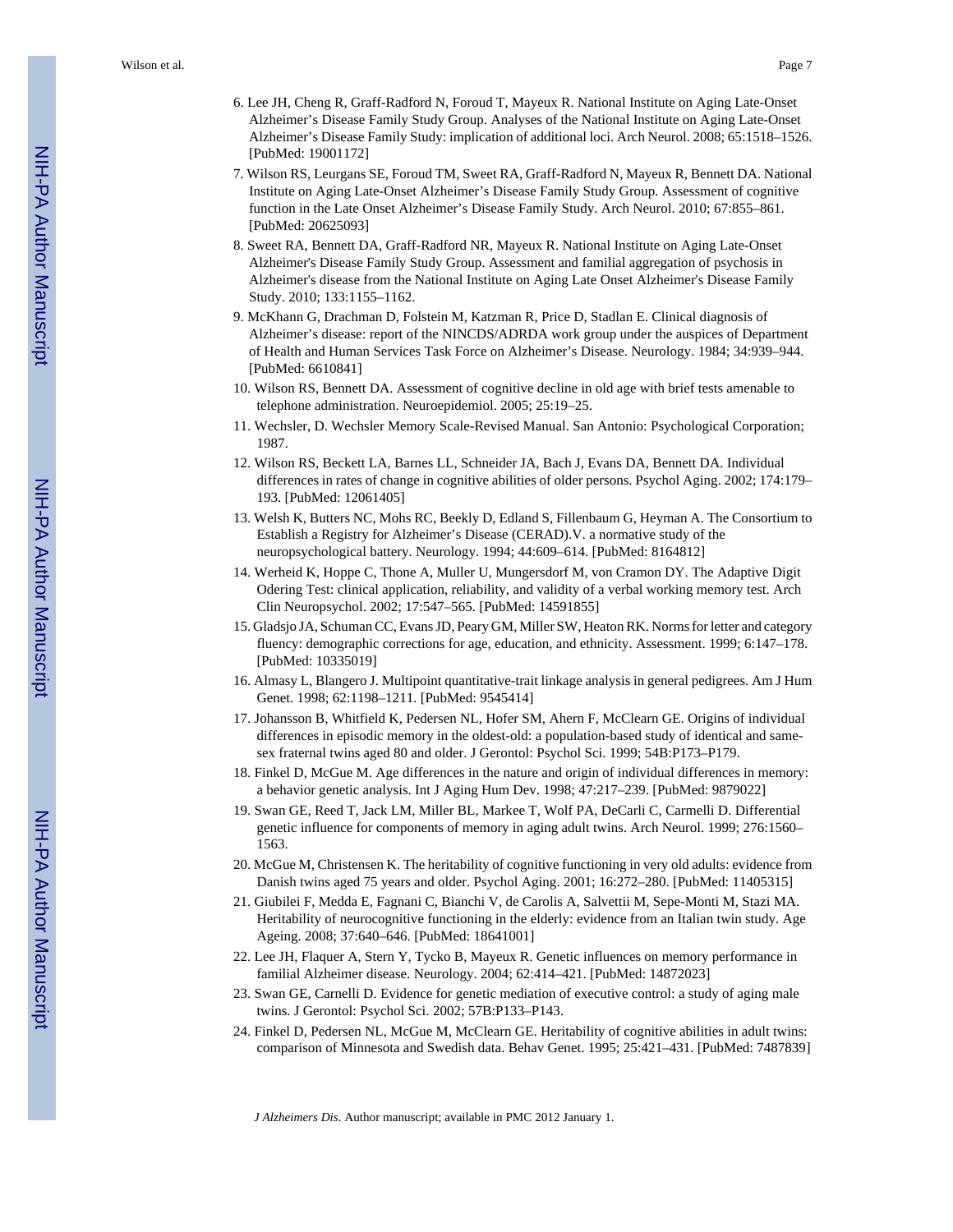- 25. Kremen WS, Jacobsen KC, Xian H, Tsuang MT, Jacobsen KC, Eaves LJ, Lyons MJ. Genetics of verbal working memory processes: a twin study of middle-aged men. Neuropsychol. 2007; 21:569– 580.
- 26. Ando J, Ono Y, Wright MJ. Genetic structure of spatial and verbal working memory. Behav Genet. 2001; 31:615–624. [PubMed: 11838538]
- 27. Mayeux R, Small SA, Tang M, Tycko B, Stern Y. Memory performance in healthy elderly without Alzheimer's disease: effects of time and apolipoprotein-E. Neurobiol Aging. 2001; 22:683–689. [PubMed: 11445269]
- 28. Wilson RS, Schneider JA, Barnes LL, Beckett LA, Aggarwal NT, Cochran EJ, Berry-Kravis E, Bach J, Fox JH, Evans DA, Bennett DA. The apolipoprotein E є4 allele and decline in different cognitive systems during a 6-year period. Arch Neurol. 2002; 59:1154–1160. [PubMed: 12117364]
- 29. Wilson RS, Gilley DW, Bennett DA, Beckett LA, Evans DA. Person-specific paths of cognitive decline in Alzheimer's disease and their relation to age. Psychol Aging. 2000; 15:18–28. [PubMed: 10755286]
- 30. Bacanu SA, Devlin B, Chowdari KV, DeKosky ST, Nimgaonkar VL, Sweet RA. Heritability of psychosis in Alzheimer disease. Am J Geriatr Psychiatry. 2005; 13:624–627. [PubMed: 16009739]
- 31. Bennett DA, De Jager PL, Leurgans SE, Schneider JA. Neuropathologic intermediate phenotypes enhance association to Alzheimer susceptibility alleles. Neurology. 2009; 72:1495–1503. [PubMed: 19398704]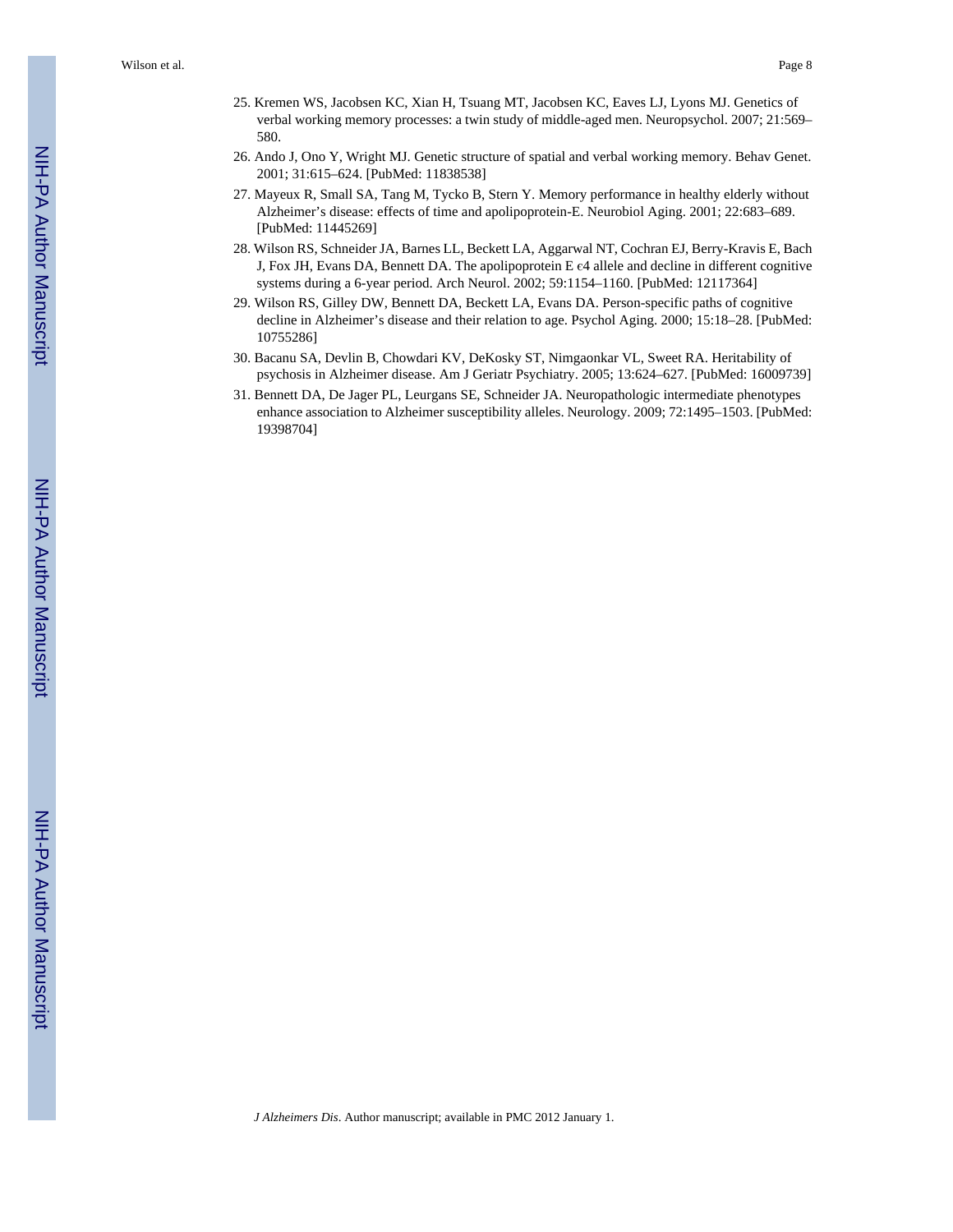#### **Table 1**

Information on families in the Late Onset Alzheimer's Disease Family Study

|                                 |                              | <b>Alzheimer's Disease</b>      | <b>Unaffected</b>            |                                 |
|---------------------------------|------------------------------|---------------------------------|------------------------------|---------------------------------|
| Number of<br><b>Individuals</b> | Number of<br><b>Families</b> | Number of<br><b>Individuals</b> | Number of<br><b>Families</b> | Number of<br><b>Individuals</b> |
| $\Omega$                        | 142                          |                                 | 44                           |                                 |
|                                 | 104                          | 104                             | 155                          | 155                             |
| $\overline{c}$                  | 65                           | 130                             | 57                           | 114                             |
| 3                               | 13                           | 39                              | 20                           | 60                              |
| 4                               |                              |                                 | 14                           | 56                              |
| >4                              |                              |                                 | 35                           | 237                             |
| Total                           | 325                          | 277                             | 325                          | 622                             |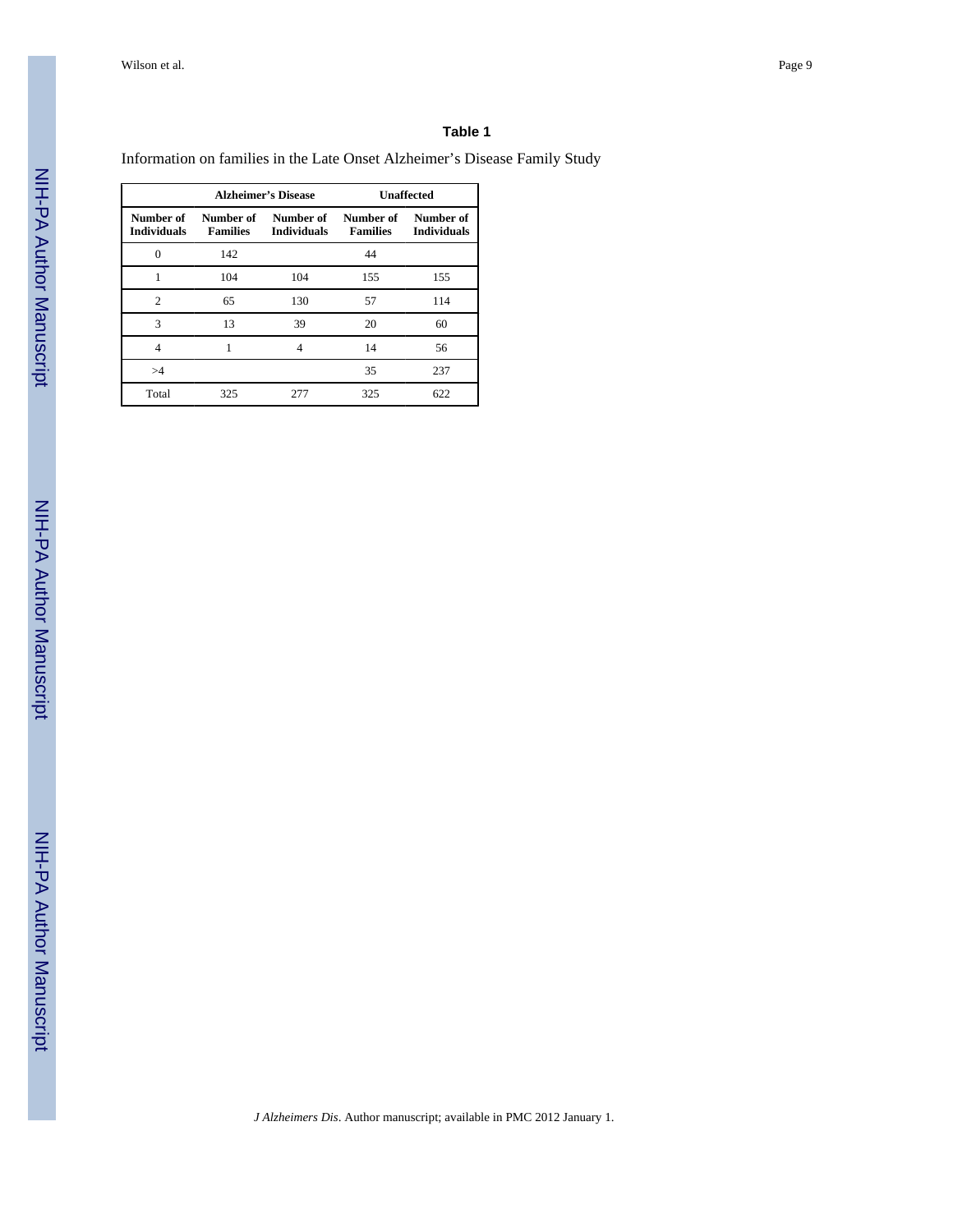#### **Table 2**

# Psychometric information on composite and individual cognitive measures

|                          | <b>Unaffected</b><br><b>Family Members (n=622)</b> | All<br><b>Family Members (n=899)</b> |
|--------------------------|----------------------------------------------------|--------------------------------------|
| <b>Cognitive Measure</b> | Mean (SD)                                          | Mean (SD)                            |
| Episodic Memory          | 0.56(0.66)                                         | 0.04(0.98)                           |
| Semantic Memory          | 0.54(0.60)                                         | 0.05(0.95)                           |
| <b>Working Memory</b>    | 0.37(0.59)                                         | $-0.01(0.89)$                        |
| Logical Memory Ia        | 12.0(4.0)                                          | 8.9(5.9)                             |
| Logical Memory IIa       | 11.1(4.1)                                          | 8.0(5.9)                             |
| Fluency, animals         | 19.5 (5.4)                                         | 15.8(7.7)                            |
| Fluency, vegetables      | 17.3(5.1)                                          | 13.8(7.2)                            |
| Digit span forward       | 8.8(2.1)                                           | 8.0(2.7)                             |
| Digit span backward      | 6.4(2.3)                                           | 5.5(2.7)                             |
| Digit ordering           | 7.8(1.7)                                           | 6.4(2.9)                             |